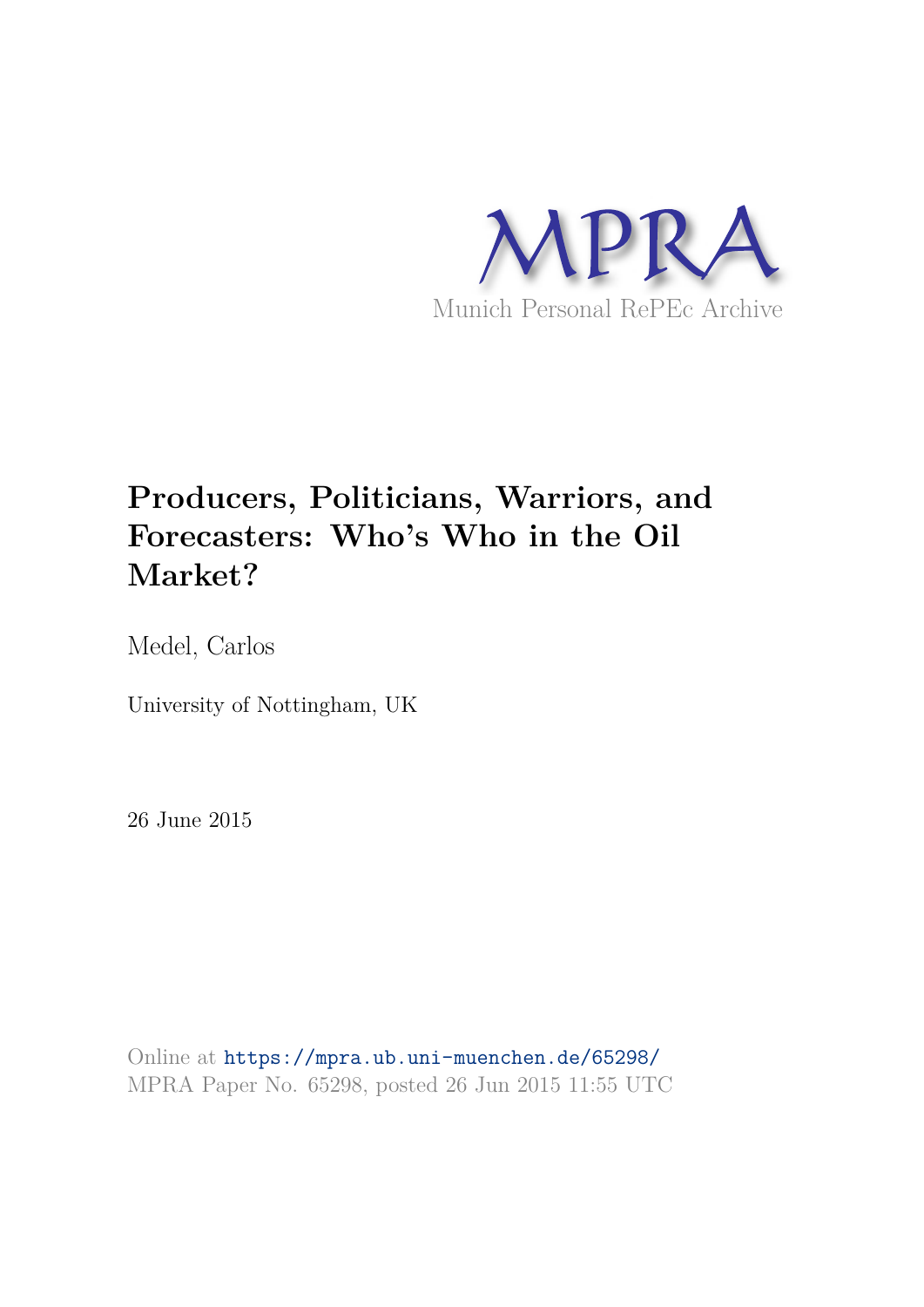# Producers, Politicians, Warriors, and Forecasters: Who's Who in the Oil Market?

Carlos A. Medel<sup>a \*</sup>

<sup>a</sup>MSc in Economics and Econometrics (2015), The University of Nottingham, UK

To what extent geopolitical tensions in major oil-producer countries and unexpected news related to the Organisation of the Petroleum Exporting Countries (OPEC) affect oil price? What are the effects of nonmarket externalities in oil price? Are oil price forecasters aware or affected by such externalities when making their predictions? In this article, I analyse the influence of these events on oil price by means of Granger causality, using an unique measure accounting for these events (2001-12). I found evidence favouring OPEC countriesí-related news as an oil price driver, ináuencing short-term forecasts, and reducing the consensus when unanticipated news are available.

JEL-Codes: C12; C22; E66; Q41.

Keywords: Oil-producer countries; OPEC; Oil price; Granger causality.

## 1. A complex market

There is a wide range of research analysing the oil market beyond the boundaries of Economics. Perhaps, oil uniqueness for the energy matrix of industrialised economies and their remotely located producers, attracts the attention of as many fields with different viewpoints to analyse.

From an economic perspective, the understanding of any market relies hugely on the effect of agent's behaviour on the equilibrium dynamics. Some specific cases, such as the oil market, would include issues concerning industrial organisation, natural resources sustainability, externalities, and other complexities a§ecting its evolution. In particular, the oil market is characterised as a market with big global players-in the supply and demand sidewhose behaviour more than often threaten the world's production chain and even political and financial stability. Moreover, big players from the supply side carry the unpleased label of a worldwide recognised cartel (see Griffin and Xiong, 1997; Gülen, 1997; Jones, 1990; and Kaufmann et al., 2004 for details).

Big oil producers, i.e. oil exporter countries, have taken a step further on their industrial organisation by creating the Organisation of the Petroleum Exporting Countries (OPEC). Established in Baghdad, Iraq, and effective since January 1961, the main aim of OPEC is "to coordinate and unify the petroleum policies of its Member Countries and ensure the stabilisation of oil markets in order to secure an efficient, economic and regular supply of petroleum to consumers, a steady income to producers and a fair return on capital for those investing in the petroleum industry." (OPEC, 2012). The organisation includes, as for 2014, twelve countries primarily located in the Middle East and Africa, plus two Latin American members. As an organisation under statutes, each member has to continuously fulfil several requirements concerning production and operations data reporting; a full commitment towards OPEC policy mandates. This obviously leads to think that OPEC acts coordinate into setting quotas, prices, or any other market distortion.

OPEC's effective power has been analysed thoroughly from an economic point of view by researches and policy makers.<sup>2</sup> Many and diverse events have occurred since OPEC establishment–mainly wars and political instability–, there is no current consensus about the role of OPEC as price setter. Most remarkably, Almoguera et al. (2011) suggest

E-mail: lexcm6@nottingham.ac.uk.

<sup>&</sup>lt;sup>2</sup>It is worth mentioning that abstracting from all noneconomic issues, there are two notable researchers that has moving forward the econometrics of oil price: Professor Lutz Kilian (University of Michigan, US) and Professor James Hamilton (University of California, San Diego, US).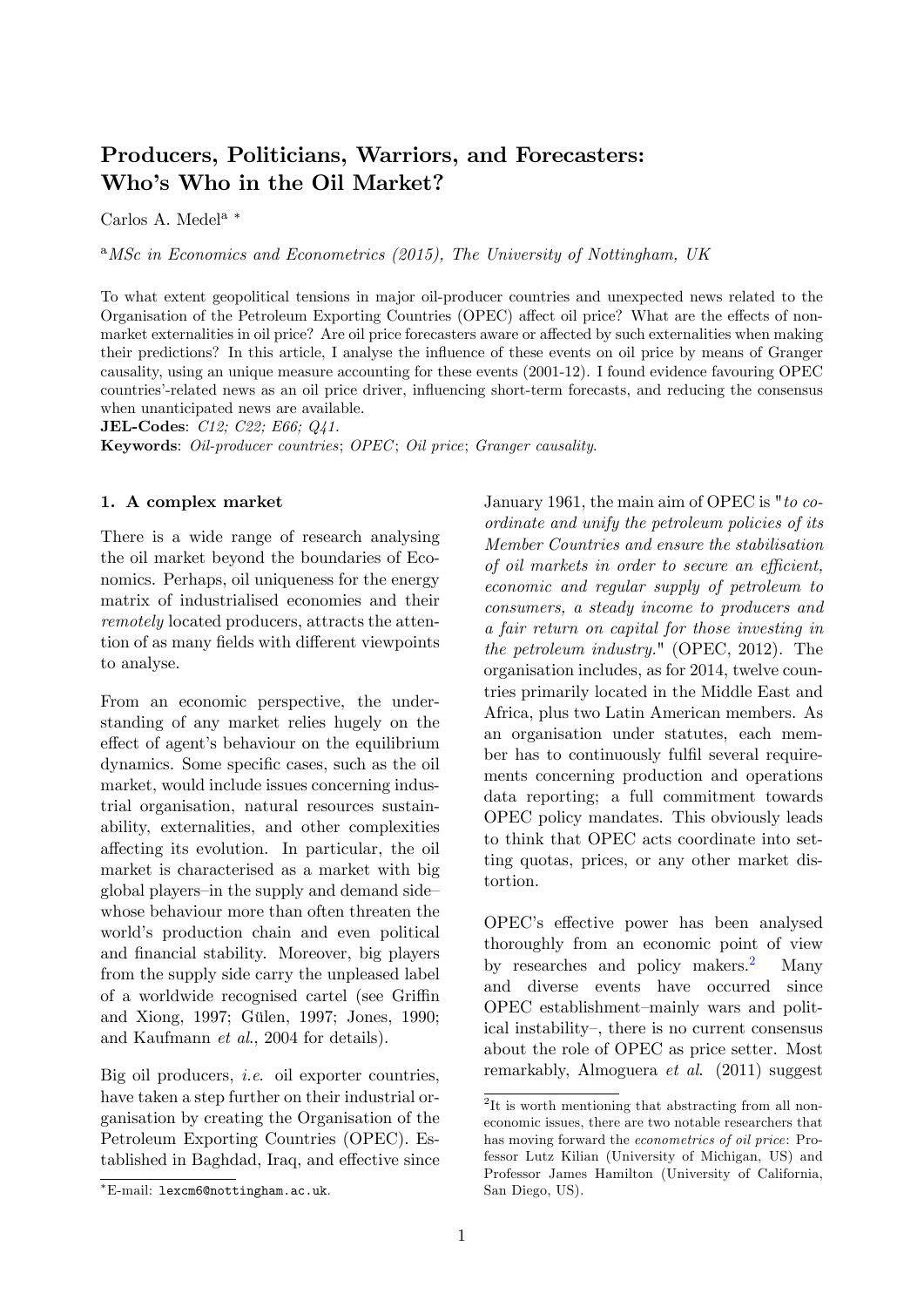that the ability of OPEC to set prices since its creation is rather episodic. They find that during the period from 1974 until 2004, OPEC acts as Cournot competition when sharing global market with non-OPEC oil producers. Their empirical results, as the authors argue, are in favour of specific but non time-robust price rises due to OPEC compared to the competition price level.

From the demand side it is unlikely that big consumers were trying to confront deliberately the suggested OPEC behaviour. According to energy statistics from CIA World Factbook (2014), the ten major oil consumer countries are: United States, China, Japan, India, Russia, Brazil, Germany, Saudi Arabia, Canada, and South Korea. As the evidence on OPEC's behaviour is inconclusive, neither of this diverse list of countries has been associated specifically against OPEC in a regular basis, despite the United Nations World Trade Organisation (UN-WTO) surveillance for fair trade.<sup>3</sup>

In terms of what extent OPEC sets prices and whether the effects of non-market externalities in oil spot price are adverse are questionable as well as oil price forecasters being aware of externalities when making their predictions. All these questions are certainly important for a broad group of policymakers, from globalbased organisations to specific central bankers fighting imported inflation.

In this article, I provide some answers to these questions by means of econometric data analysis. However, despite all the machinery that has been used in regard to OPEC behaviour, I proceed considering one of the most striking time-series econometrics tools: Granger causality (Granger, 1969).

## 2 CA Medel

#### 2. Does Sir Clive Granger cause all this?

The notion of Granger causality is as simple as useful–and different to "ordinary" causality. It states that if lagged values of a variable  $x_t$  predict current values of another variable  $y_t$ , and that forecast includes lags of  $x_t$  as well as  $y_t$ , then  $x_t$  Granger cause  $y_t$   $(x_t \rightarrow y_t)$ . Formally, this corresponds to test if all the lags of  $x_t$  are jointly statistically significant in the following regression:

$$
y_t = \mu + \sum_{i=1}^{p_y} \phi_i y_{t-i} + \sum_{j=1}^{p_x} \theta_j x_{t-j} + \varepsilon_t, \tag{1}
$$

where lags of  $y_t$  controls for autocorrelation,  $\{\mu, \phi, \theta, \sigma_{\varepsilon}^2\}$  are parameters to be estimated (with, say, ordinary least squares), and  $\varepsilon_t$ is a white noise. The autoregressive orders  $(p_y, p_x)$  can be chosen according to an appropriate model selection criterion such as measures based in the Kullback-Leibler information criterion (i.e. Akaike and Schwarz) or the *General-to-Specific* (GETS) methodology. Statistical inference is carried out by testing the joint null hypothesis  $H_0: \theta_1 = ... = \theta_{p_x} =$ 0 ( $x_t$  do not Granger cause  $y_t$ ). The vector that contains the restrictions is F-distributed with  $(p_x, T - (p_y + p_x + 1))$  degrees of freedom  $(T$  is the sample size). For a simple, and rather humorous example on the mechanics of Granger causality, see Thurman and Fisher  $(1988).<sup>4</sup>$ 

### 3. Gettin' jiggy wit' it

By means of Granger causality I provide evidence on the following hypothesis:  $(NH1)$ Do geopolitical tensions and announcements ("news") concerning OPEC countries (labelled  $GT\&N$ ) affect the oil spot price  $(P^{Oil})$ ?,  $(NH2)$  Do these tensions affect oil price forecasts  $(\mathbb{E}[P^{Oil}])$ ?, and  $(NH3)$  Do these tensions affect the consensus  $(\Delta P^{Oil})$  of market analysts forecasts of oil price?.

It is expected that  $NH1: GT\&N \rightarrow P^{Oil}$ and  $NH2: GT\&N \rightarrow \mathbb{E}[P^{Oil}]$ . But, in order to conclude about its reliability, the inverse

<sup>3</sup>A tasty ingredient has been recently added to this never-ending course. In 11 September 2014, US Secretary of State John Kerry meets Saudi King Abdullah in Jeddah, Saudi Arabia, in which is argued to be a coordination against oil price rises due to Middle East tensions. Moreover, this rise could help Russia to finance few economic sanctions imposed by the US and EU. See The DailyMirror, 31 October, 2014: Oil Politics: The Secret US-Saudi Deal for a review.

 ${}^{4}\rm Nevertheless,$  probably this finding does not cause Sir Clive Granger's fun, as in regard of Granger causality in his Nobel Lecture of 2003 states: "Of course, many ridiculous papers appeared." (Granger, 2003, p. 366).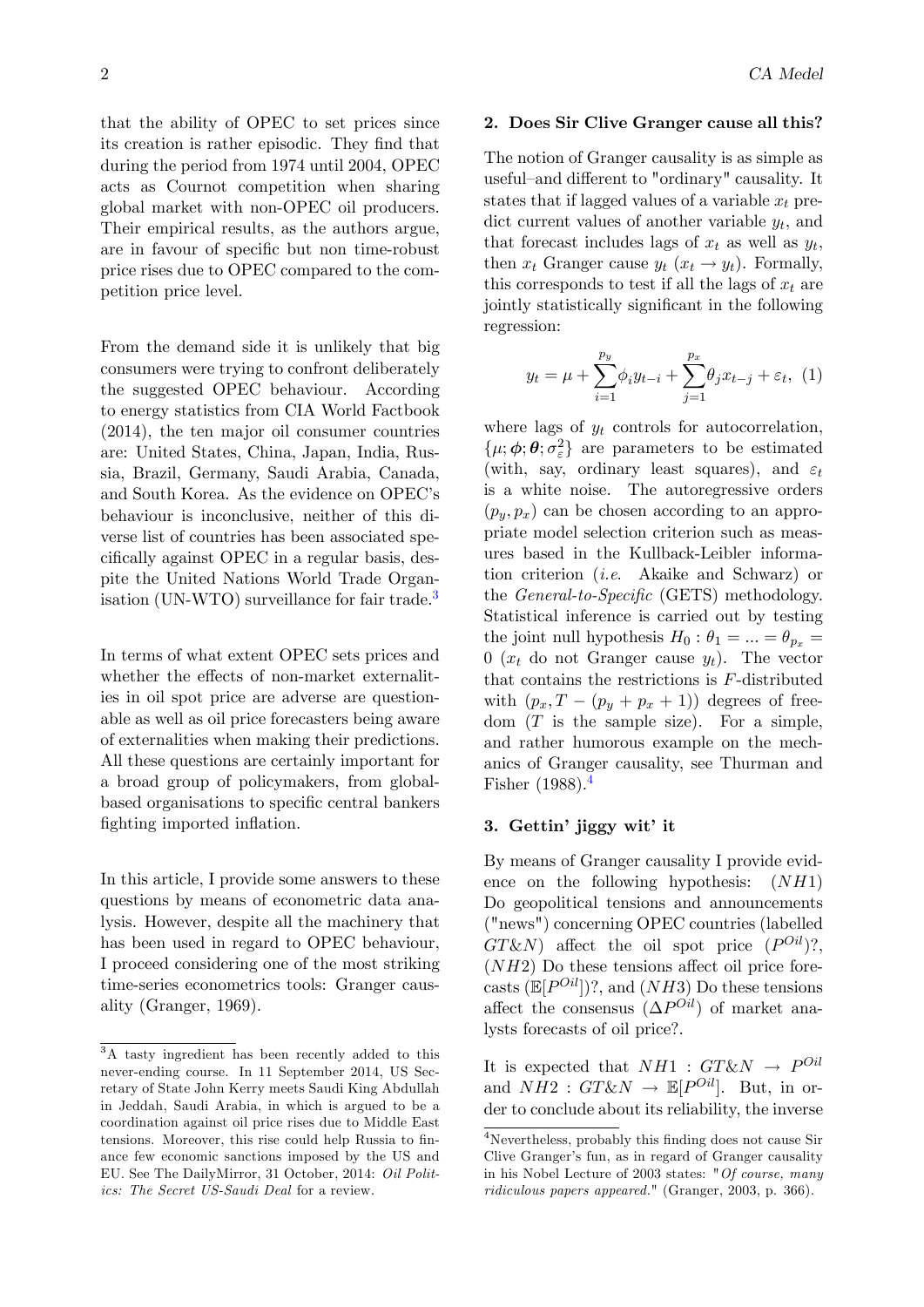should not be true for both assumptions. The inverse negative  $NH1, P^{Oil} \nrightarrow GT\&N,$  supposes that the current oil price does not drive disturbances in OPEC countries. Also, if the expectations measure do not concern OPEC members, it should be follow that  $\mathbb{E}[P^{Oil}] \rightarrow$  $GT\&N$ . But, it is allowed for forecasters to consider actual values of oil price as an indicator of future values. Hence, the following auxiliary hypothesis emerges,  $ANH : P^{Oil} \rightarrow$  $\mathbb{E}[P^{Oil}]$ . Finally, associated with greater tensions is the uncertainty about future values of oil price. For that reason, it is expected that  $G T \& N \to \Delta P^{0il}$ , but the inverse should not hold.

Basically, these hypotheses are posed to test if OPEC countries affects oil price, its forecasts, and the consensus surrounding those forecasts. The analysis requires a reliable (and simple) quantitative measure of geopolitical tensions and news measuring unexpected shocks about OPEC countries. Note that I bring forecasters into analysis for a matter of robustness.

In order to isolate the pure OPEC announcement effect, I use two measures of the  $G T \& N$ variable, one containing all what happened with OPEC countries, including political instabilities plus purely OPEC announcements; and a second one excluding the specific OPEC behaviour.

# 3.1. Data

The analysis is made considering a time span ranging from 2001.1 until 2012.3 (135 observations); in monthly frequency. The  $GT\&N$  is constructed by considering the sum of twelve daily variables, each one a dummy variable in which the value of one is assigned to an unexpected event. The events include: UN Oil for Food Program (1995-2003), US relations with Libya and Iran (1996-2004), Iraq War (2003), Iraq post Iraq War (2003-11), Iran post Iraq War (start in 2005), terrorist attacks, Lebanon War (2006), Arab Spring (2011), use of the US Strategic Petroleum Reserve, non-OPEC countries oil-related news, new announcements on discoveries and site exploration, and purely OPEC announcements (see López and Muñoz, 2012, for details). The sources of these variables are Bloomberg, The Wall Street Journal, Financial Times, and the US Energy Information Administration. These twelve variables are added to make a monthly variable which contain an integer with the number of events and news. This variable is not transformed to a binary one to preserve intensity.

The oil price  $(P^{Oil})$  corresponds to the annual percentage change of the Brent oil price, measured in USD per barrel (source: Bloomberg). The expectations  $(\mathbb{E}[P^{Oil}])$  corresponds to the annual percentage change of the 12-monthsahead forecast contained in the monthly Consensus Forecasts (CF) report. The point estimator reported in the CF report corresponds to the mean of the answers ranging 65-70 respondents. Each report also shows the maximum and the minimum point value reported by respondents  $(\mathbb{E}[p^{High}]$  and  $\mathbb{E}[p^{Low}]$ , respectively). Hence, the difference  $\Delta P^{Oil} =$  $\mathbb{E}_{12}[p^{High} - p^{Low}] - \mathbb{E}_{3}[p^{High} - p^{Low}]$ , where  $\mathbb{E}_{\infty}$ is the forecast at  $\circ$  months, measure the degree in which the consensus is achieved; while greater the uncertainty is, smaller the consensus achieved. Hence, it is expected that  $G T \& N \rightarrow \Delta P^{Oil}$ .

Figure 1 exhibits all the variables considered in the analysis:  $GT\&N$  (in bars), oil price  $P^{Oil}$ , expectations  $\mathbb{E}[P^{Oil}]$ , and consensus  $\Delta P^{Oil}$ . It is adverted a major number of disturbances during 2001 to mid 2005, and during the 2011- 2 period.

#### 3.2. Results

The results report the outcome of the F test of *global significance*, comprising only the values  $\theta_i$  of Equation 1. In concrete, it tests the null hypothesis  $H_0$ :  $\theta_1 = ... = \theta_{p_x} = 0$ , for each NH1-3 and ANH given 1 to 4 lags of the  $x_t$  variable. The lag structure of  $y_t$  is chosen according to the GETS procedure, allowing skipped terms. The estimations are made with Ordinary Least Squares (OLS).

The results are reported in Table 1. Note that for the Örst lag, in all cases there is evidence favouring OPEC countries'-related news as an oil price driver, influencing shortterm forecasts, and reducing the consensus when unanticipated news are available. The first panel of Table 1 suggests some evidence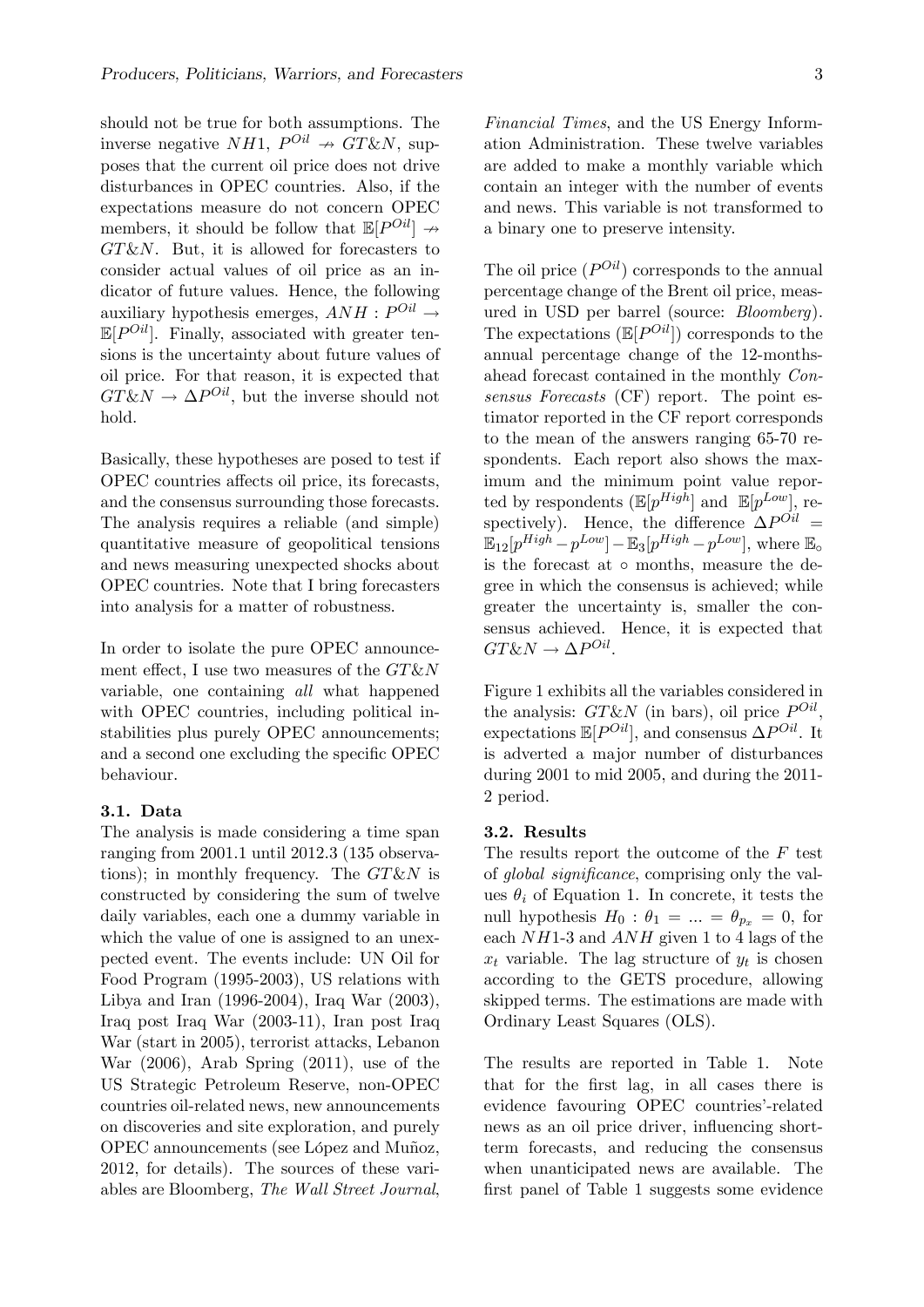of OPEC-related disruptions influencing oil prices when 1 and 4 lags of are used, at 10% level of confidence. The unexpectedness of the events comprising the  $GT\&N$  variable gives the characteristic of short memory behaviour. Hence, what it is important of this finding is that it is significant with one  $G T \& N$  lag. Moreover, the hypothesis that  $P^{Oil}$  Granger causes disturbances in OPEC countries is utterly rejected.

The second and third panel are plainly in favour of the OPEC-related behaviour towards expectations and forecast uncertainty. Despite of the results with four lags for  $NH3$ , there is evidence supporting these results whilst no evidence was found against. The fourth panel is used a matter of robustness. It states that the current oil price acts as an input for the forecasters, as it naturally should be. But also it reveals that the market does not follow a self-fulfilling price scheme; at least with exogenous forecasts as the CF are. It is most likely, in the light of results, that oil price forecasts coming from OPEC producers could have an implication for future prices; topic left for further advances.

What happens when excluding the OPEC behaviour from  $G T \& N$  variable? Previous results are spoiled (Önding bidirectional Granger causality), favouring the hypothesis of purely OPEC news as a price driver.

# 4. Wrapping up

To what extent oil producers and political disturbances in oil exporter countries affect global oil price? By means of Granger causality I provide evidence favouring OPEC countries<sup>2</sup>related news as an oil price driver, influencing short-term forecasts, and reducing the consensus when unanticipated news are available.

These results are important since oil has been long-standing one of the most important commodities worldwide for an incommensurable number of reasons. Large fluctuations of its price are associated with detrimental welfare effects for both producers and consumers.

This article suggests that in order to keep track of price dynamics it is recommended to get to follow geopolitical tensions and the coordinated actions of the associated major producers. This task is easier said than done, since it relies on non-market signals and other externalities that are not necessarily based on a purely economics-based logic.

# Acknowledgements

I thank to Ercio Muñoz his kind provision of the dataset used in López and Muñoz  $(2012)$ . Also, I thank comments and suggestions to Rolando Campusano, Ashita Gaglani, Pablo Medel, Ercio Muñoz, and Damián Romero. Nevertheless, I exclude them for any error or omission that remains at my own responsibility.

#### Disclosure

No other interest rather than an economic research question on applied economics has motivated this article. There is no any conflict of interest of any kind involved in the production of this article.

#### References

- 1. Almoguera, PA, CC Douglas, and AM Herrera, 2011, "Testing for the Cartel in OPEC: Non-cooperative Collusion or just Non-cooperative?," Oxford Review of Economic Policy  $27(1)$ : 144–168.
- 2. CIA World Factbook, 2014.
- 3. Granger, CWJ, 1969, "Investigating Causal Relations by Econometric Models and Cross-spectral Methods," Econometrica 37(3): 424-438.
- 4. Granger, CWJ, 2003, "Time Series Analysis, Cointegration, and Applications," Nobel Lecture, 8 December 2003.
- 5. Griffin, JM and W Xiong, 1997, "The Incentive to Cheat: An Empirical Analysis of OPEC," Journal of Law and Economics 40: 289-316.
- 6. Gülen, SG, 1997, "Is OPEC a Cartel? Evidence from Cointegration and Causality Tests," The Energy Journal 17(2): 43-57.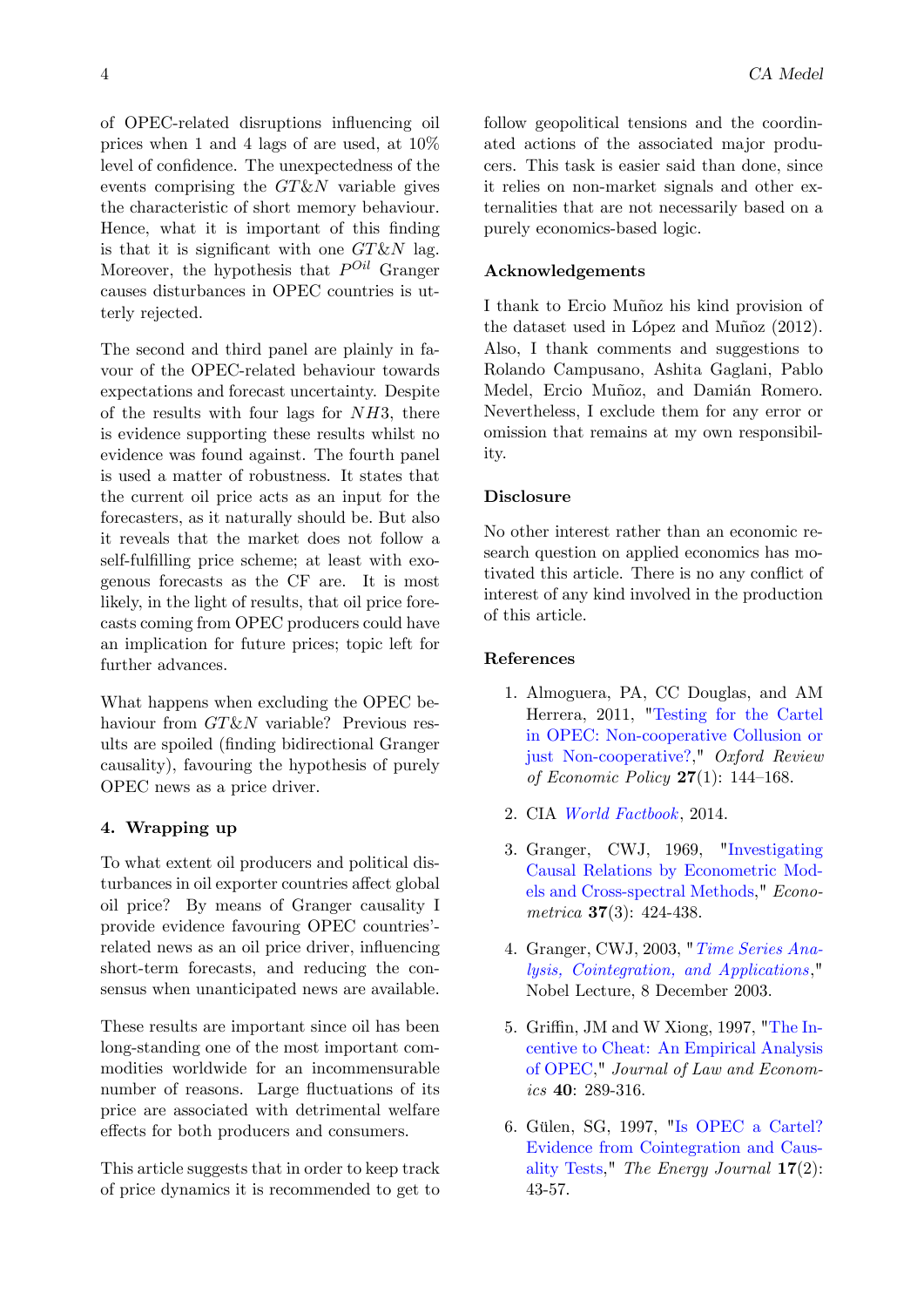- 7. Jones, CT, 1990, "OPEC Behavior under Falling Prices: Implications for Cartel Stability," The Energy Journal 11(3): 117-129.
- 8. Kaufmann, RK, S Dees, P Karadeloglou, and M Sánchez, 2004, "Does OPEC Matter? An Econometric Analysis of Oil Prices," The Energy Journal 25(4): 67- 90.
- 9. López, E and E Muñoz, 2012, " $Oil$ Price: Geopolitical Tensions and Production Events," [in Spanish] Working Paper 680, Central Bank of Chile.
- 10. Organisation of the Petroleum Exporting Countries (OPEC), 2012, OPEC Statute .
- 11. The DailyMirror, 31 October, 2014, "Oil Politics: The Secret US-Saudi Deal".
- 12. Thurman, WN and ME Fisher, 1988, "Chicken, Eggs, and Causality, or Which Came First?," American Journal of Agricultural Economics 70(2): 237-238.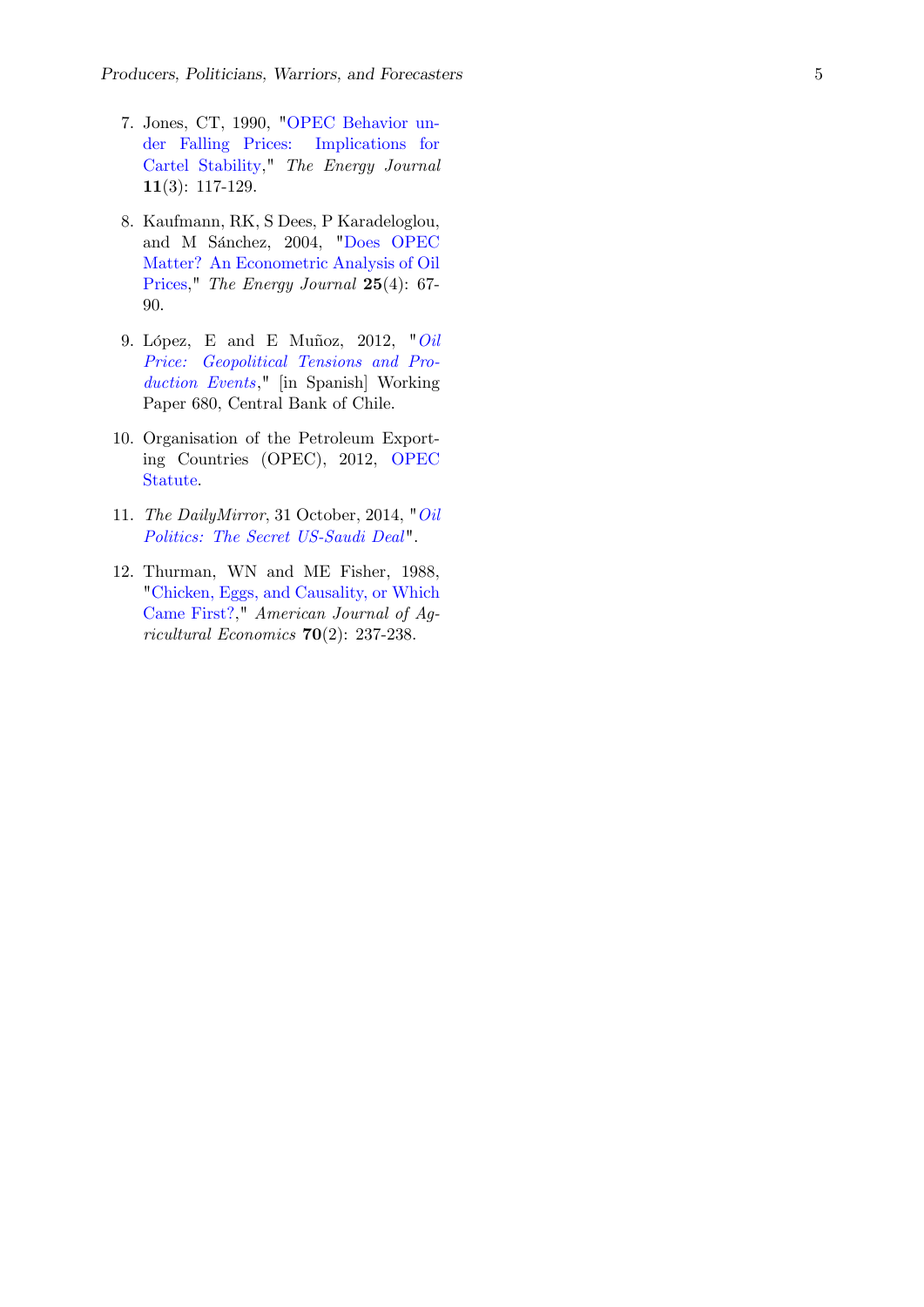

#### Figure 1: Time series plot of the variables (\*)

# A: Brent Oil Price, CF P(Oil), and CF Dispersion

B: Geopolitical Tensions and OPEC-related News



(\*) The GT&N variable is defined as  $GT\&N = GT\&N-NO + GT\&N-O$ . Source: Author's elaboration using data from Bloomberg, CF, and López and Muñoz (2012).